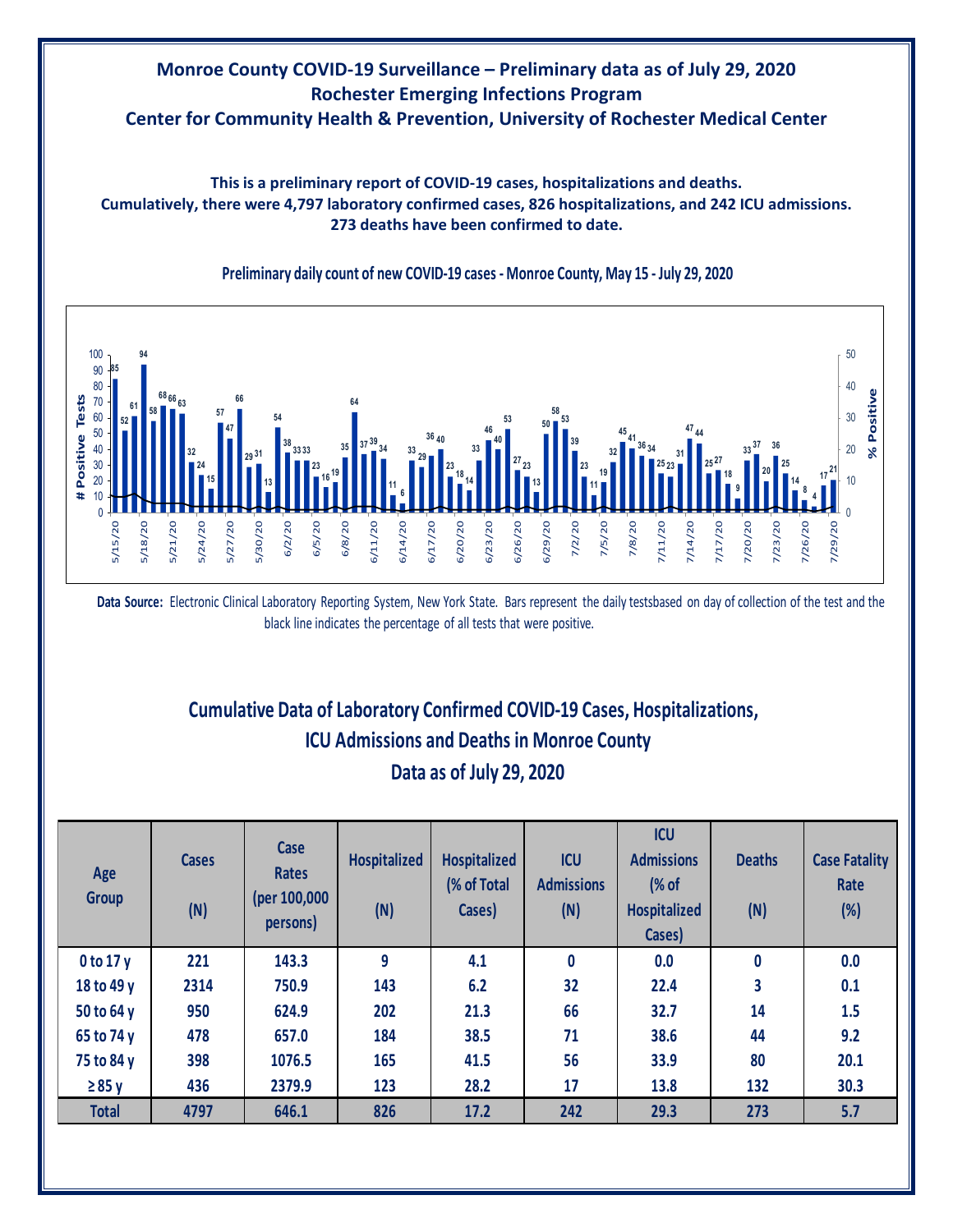#### **Center for Community Health & Prevention, University of Rochester Medical Center**



### **Preliminary Weekly Reporting of COVID-19 Cases by MMWR Week**

**Data Source:** Electronic Clinical Laboratory Reporting System, New York State. Bars represent the weekly positive tets based on day of collection and the black line indicates the percentage of all tests that were positive.

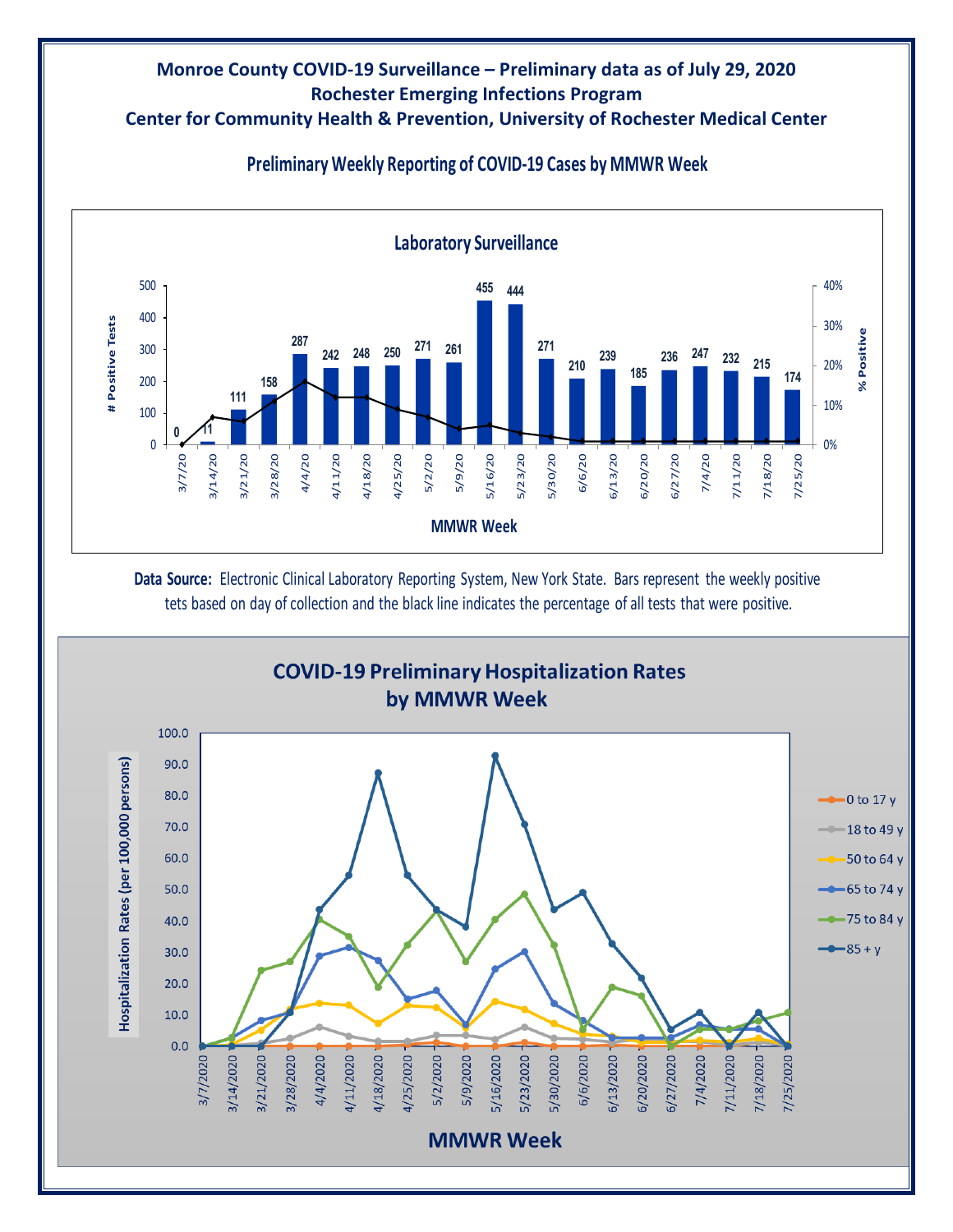**Center for Community Health & Prevention, University of Rochester Medical Center**

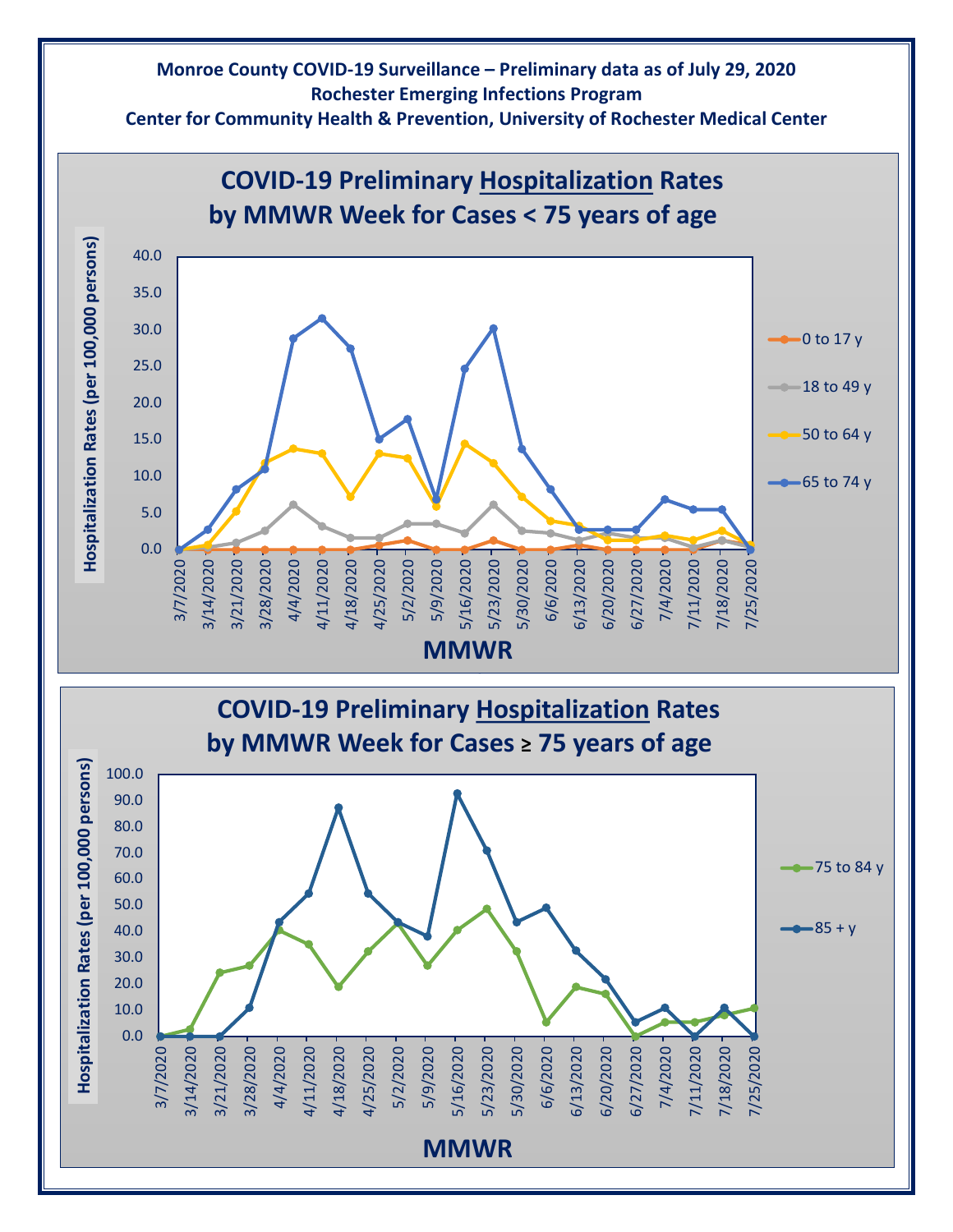**Center for Community Health & Prevention, University of Rochester Medical Center**